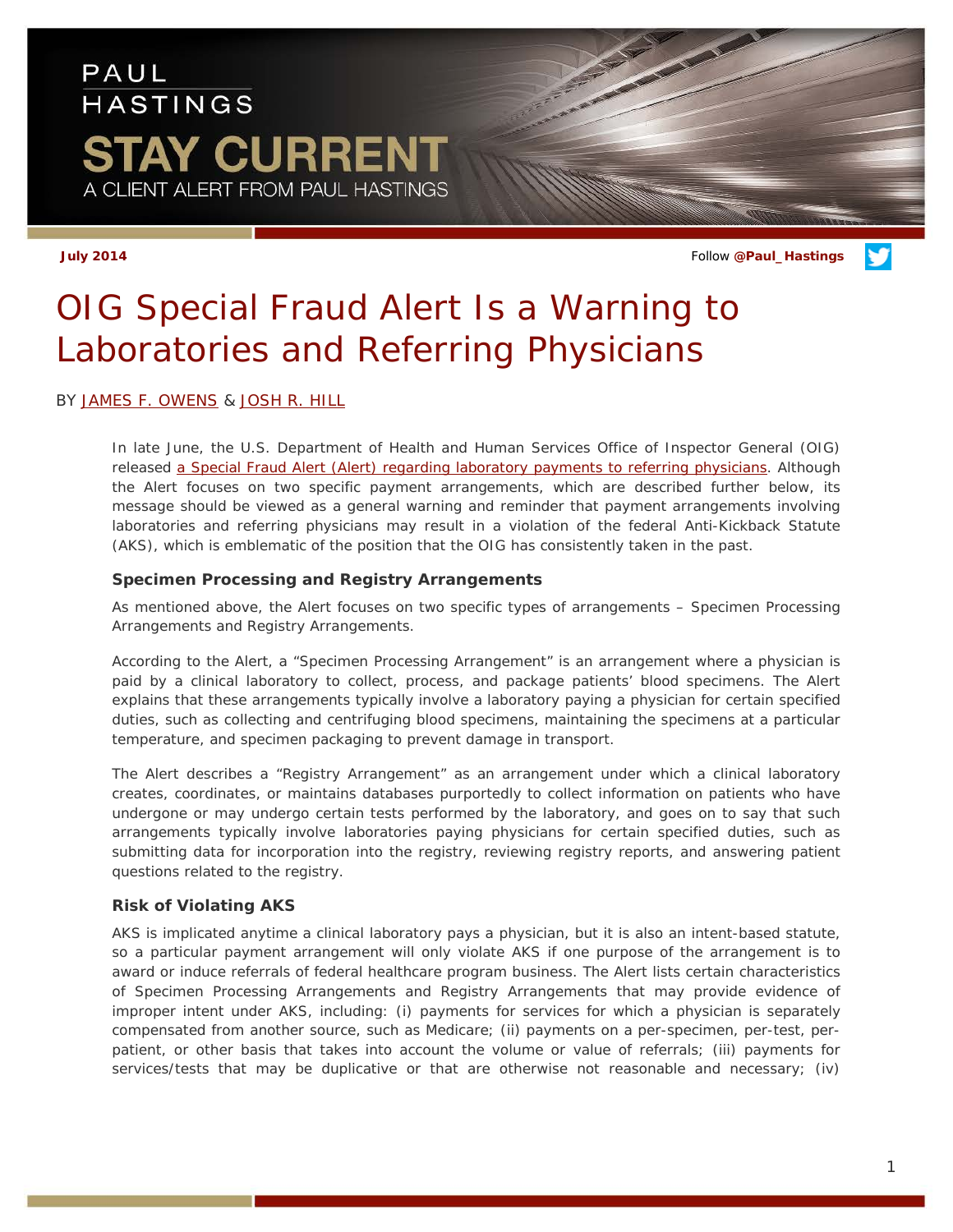payments made to an ordering physician rather than the physician's group practice, which may have incurred the cost of processing and collection; and (v) payments made to an ordering physician or his or her group practice when the specimen processing is actually performed by an in-office phlebotomist placed there by the laboratory or a third party.

Notwithstanding the foregoing, even if some of the suspect characteristics are present, an arrangement still would not violate AKS if there was no intent to award or induce referrals. Likewise, even if an arrangement only involves fair market value payments and does not include the suspect characteristics identified in the Alert, it would still be an AKS violation if the intent of the arrangement is to award or induce referrals.

Consistent with messages delivered in the past by the OIG, the Alert also points out that even if an arrangement applies only to non-federal healthcare program patients, that fact alone would not be sufficient to prevent an AKS violation, as an otherwise questionable arrangement may still violate AKS despite carving out federal healthcare program beneficiaries from the arrangement by, for example, disguising remuneration for such patients' business through payments purportedly related to nonfederal healthcare program beneficiaries.

#### **Implications and Take Away**

The Alert is yet another warning to anyone involved in arrangements with referral sources of federal healthcare program business that if any purpose of an arrangement is to award or induce such referrals, it will violate AKS. As highlighted in the Alert, this is true even if the arrangement involves payments that are consistent with fair market value, as the government's aggressive position has shown that although it may be helpful evidence that no AKS violation occurred, fair market value compensation, in and of itself, is not a shield against AKS liability. Likewise, even if an arrangement carves out federal healthcare program beneficiaries and only applies to non-federal healthcare program patients, it would still be a violation of AKS if the requisite intent is present.

An AKS violation can result in penalties to parties on both sides of the arrangement, so both laboratories and physicians should be mindful of the analysis provided in the Alert, particularly if they are involved in either Specimen Processing Arrangements or Registry Arrangements. Based on the Alert's guidance, to help protect against a possible AKS violation, laboratories and physicians should avoid structuring payments on a per-patient encounter, per-test or per-specimen basis, and should instead consider a per-type of specimen payment, which is less likely to be driven by the volume or value of referrals.

 $\Leftrightarrow$   $\Leftrightarrow$   $\Leftrightarrow$